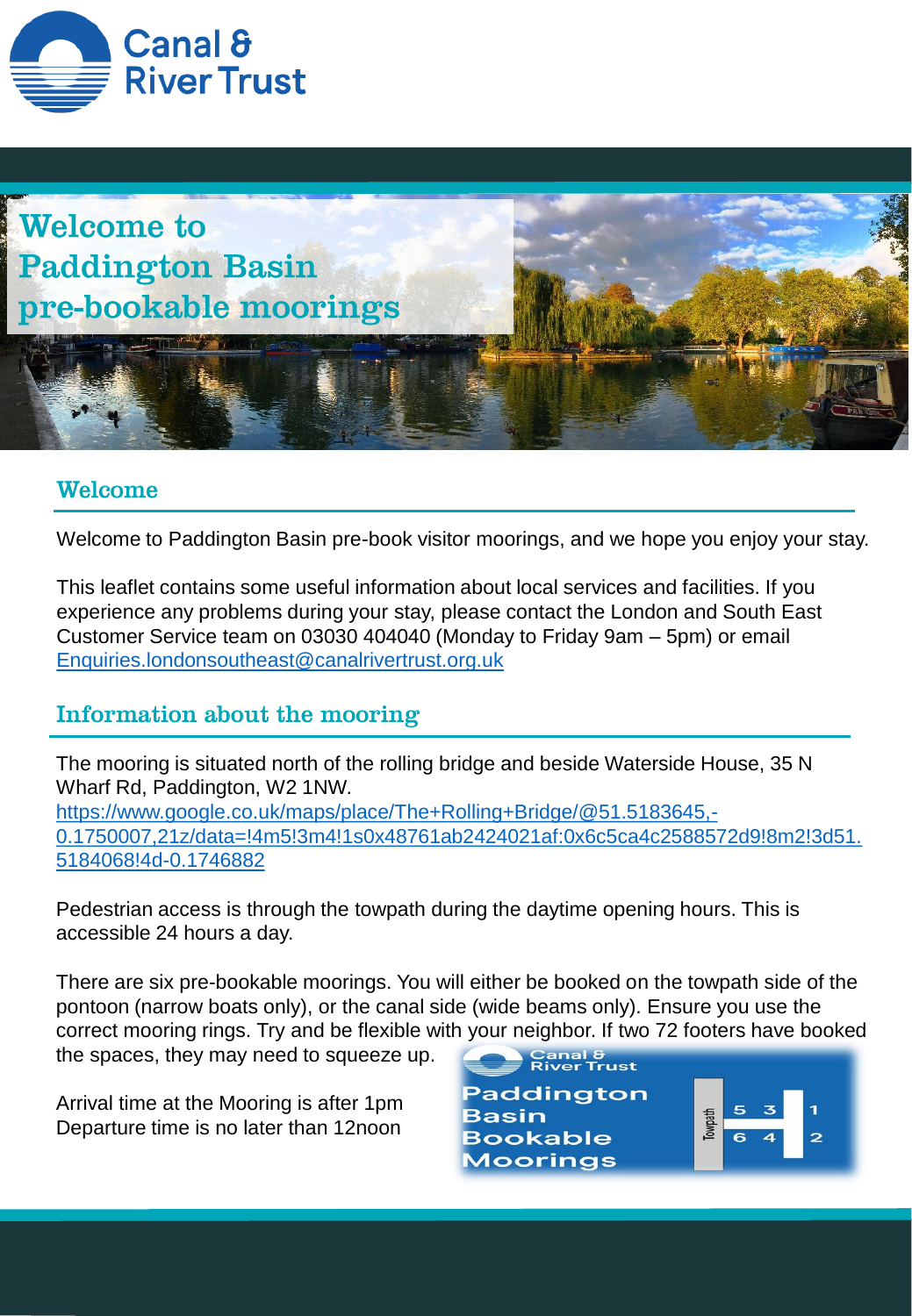









## **Site rules**

In addition to your license terms and conditions we do have some specific site rules:

- Craft must be licensed correctly and have a current Boat Safety Certificate and insurance.
- Only smokeless fuels may be burnt. Wood to be used for kindling only, no logs to be burnt.
- Do not tie onto the trees, all trees in Westminster have a blanket preservation order and damage can incur a hefty fine.
- In the interest of fairness to all boaters should you encounter any problem with vacating the berth you must advise us immediately. If the moorings are not booked, you may extend your stay (up to a maximum of 7 nights). To extend your stay please visit [https://licensing.canalrivertrust.org.uk/prebookable](https://licensing.canalrivertrust.org.uk/prebookablemoorings) moorings or call 03030 404040.
- We will make every effort to ensure that the mooring you have booked is available for you. If you find that someone has taken your space, please get in touch with us and we'll investigate and try to resolve the situation as quickly as possible.

# **Local boater facilities**

The closest sanitary station is situated through the bridge on the west side of the pool and we strongly recommend you service your craft as you arrive. Coal boats do operate in the area but not on a daily basis and are very busy in the winter, so we also recommend you have enough coal, diesel and gas to last you for your stay.

## **Boat repairs**

The nearest location to the Paddington Basin where you can have maintenance or repairs carried out is St Pancras Dry Dock: Manager Kate Dobson, The Yacht Basin, Camley Street, London N1C 4PN, Tel/Fax 0207 278 2858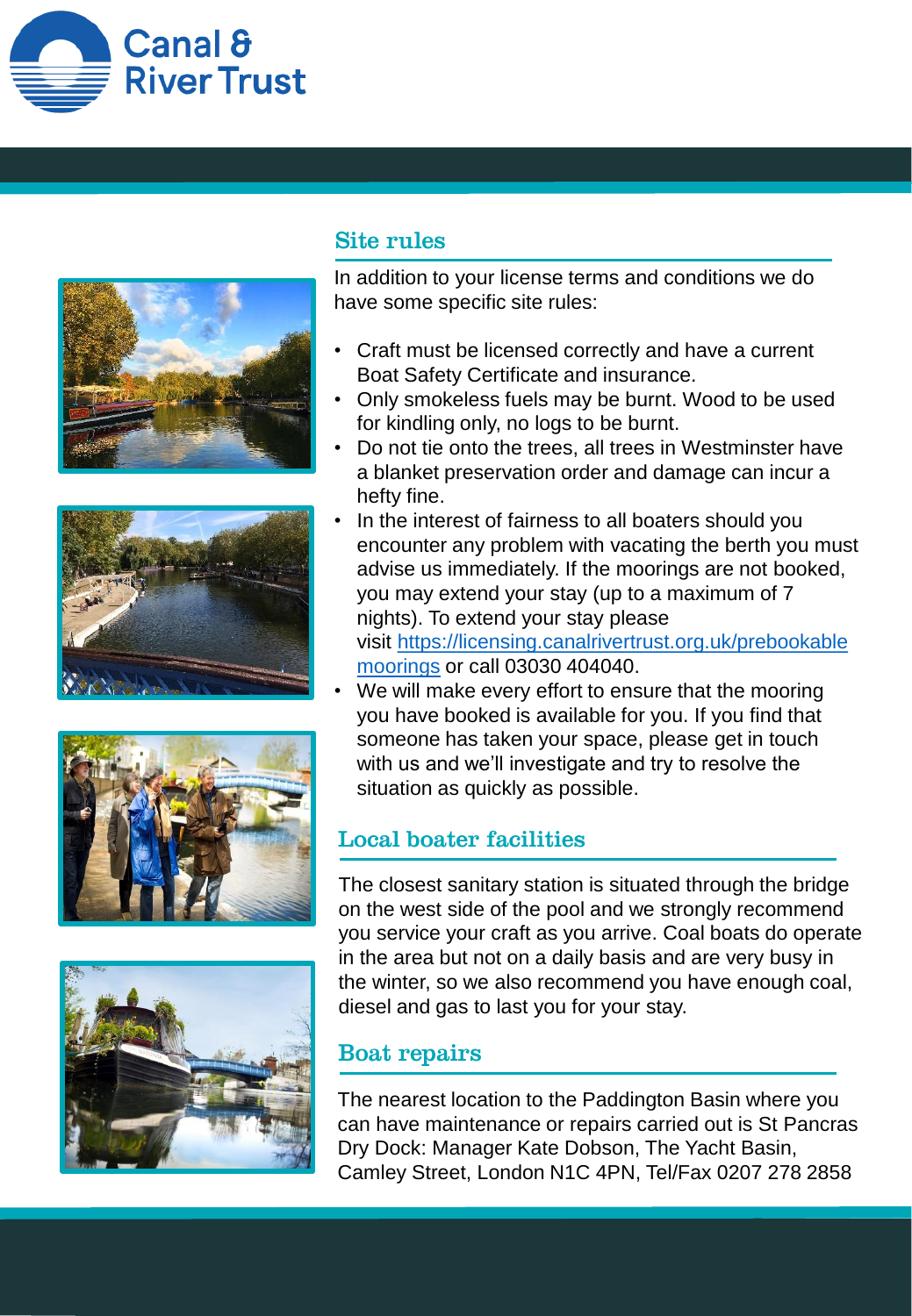

# Other local facilities and services

Showers (not Canal & River Trust) Men's and women's showers in the toilets on platform 12, £5 charge. Open Monday to Sunday 07:00-23:00

Local shops Sainsbury's Local, Sheldon Square Sainsbury's Local, Paddington Station Marks & Spence Simply Food, Paddington Station Tesco Metro, Paddington Basin

Cash point Sainsbury's Local, Sheldon Square Paddington Station

Medical facilities Accident and emergency unit – St Mary's hospital, Praed St, London W2 1NY Doctor's Surgery - Paddington Green Health Centre, 4 Princess Louise Cl, London W2 1LQ [paddingtongreenhc.nhs.uk](http://www.paddingtongreenhc.nhs.uk/) 020 7887 1600

### **Pharmacy**

Boots Phamacy, 33 Clifton Road (approximately 0.3miles) Benson Phamacy, 276 Harrow Road (approximately 0.3miles) Boots Phamacy, 57 Praed Street, (approximately 0.5miles)

Post Office 120A Queensway (approximately 0.5miles) 354-356 Edgware Road (approximately 0.5miles)

#### Tube Station

Paddington and Warwick Avenue tube stations are within 5 minutes' walk giving access to Bakerloo, Central, Circle, District and Hammersmith and City Lines and main line services in and out of Paddington.